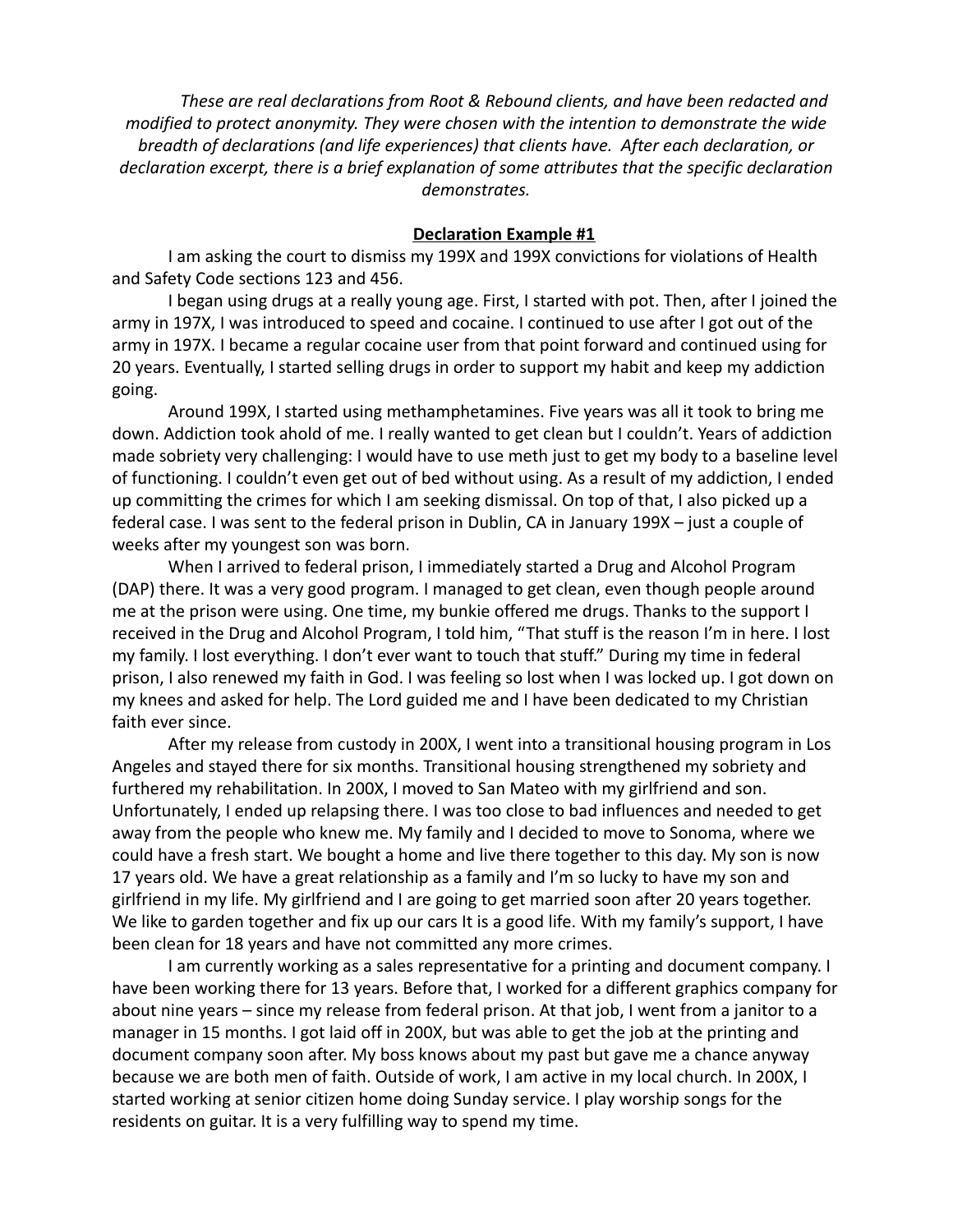Dismissing these cases would make a big difference to me because it will help me put my mistakes behind me once and for all. I am not the same person I was in 199X and 199X. My life and circumstances are very different. I would like my record to reflect the big changes I have made for myself and my family.

Thank you for your consideration.

*[Why this declaration example was chosen: The dismissal in this case was granted and the judge was really impressed with the client based on reading this declaration. Note the use of specific dates, the story arch spanning back into childhood, until today. Also note the specific examples and a strong, direct quote at a pivotal point in his journey.]*

#### **Declaration Sample #2**

I am writing you today to request that my criminal record be cleared. I recognize the mistakes of my past, the mistakes that led to my conviction. My decisions have caused my family heartbreak, but it is for my family that I write this letter today. I want to better provide for them, to repay them for all the support I have received over the difficult years following my conviction.

At the time of my arrest, I had an unhealthy relationship with alcohol. I was binge drinking and behaving irresponsibly, without truly considering the consequences. In 2010, my wife and I filed for divorce. This was a dark time in my life, and my loneliness pushed me to be even more reckless with my drinking. I made the life-changing decision to get behind the wheel of my truck after leaving a bar one night. I was lucky to survive the crash.

[…]

Of even greater importance has been the support of my family. I reconnected with my ex-wife. We have since remarried and had a second child, my daughter Ruby Rae. Her love, and the love from my entire family, helped carry me through my years in prison. This letter is in part for my son, Nathaniel. I want to show him what it means to take responsibility for your life, how through perseverance and humility you can become your best self. I want the opportunity to pay back to my family all of the love and support they have shown me during my times of struggle.

[…]

I ask that you grant my request for myself, my family, and my community. I want to help others as best as I can. There is so much more I can do, so much more I can give back, without the burden of my conviction weighing me down. I am a much different man today than I was at the time of my arrest – I am more empathetic, thoughtful, and forgiving. I have put a lot of effort in turning my life around. With a clear record, I can continue on the path I am on and continue to develop personally and professionally.

*[Why this declaration example was chosen: This declaration had less of a story arch, but a recurring theme of family. Not all declarations will be a clear-cut storyline, but this continued to come back to the foundation of family.]*

# **Declaration Example #3**

At the time of my convictions, I was in the middle of moving houses and ending a relationship with my daughter's mother. I had taken all of my stuff out and I had my registered firearm inside of my backpack. I was then pulled over and when the police officers came to my car, I explained this to them and they took me down to the station. In relation to my other charge of driving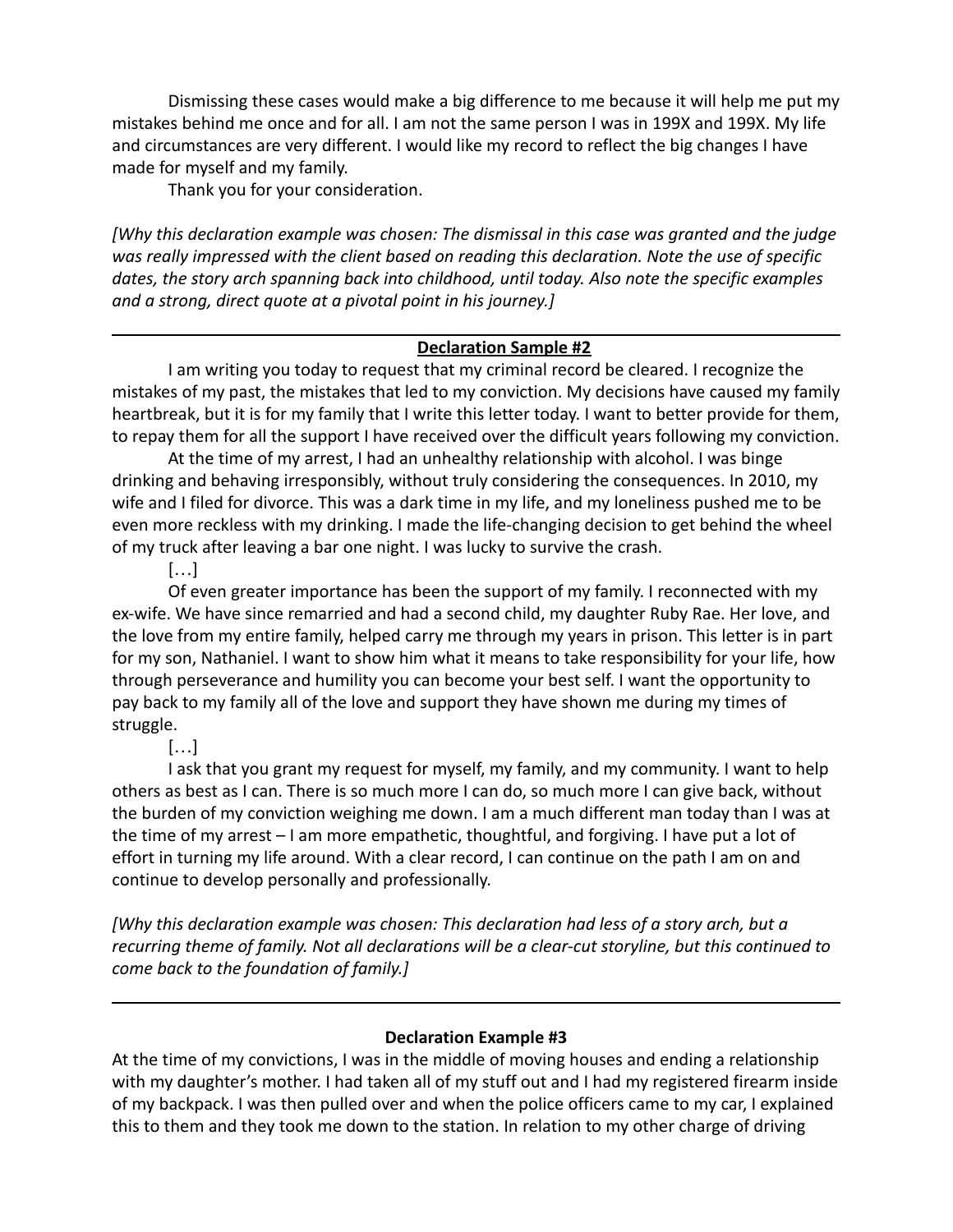without my license, I simply forgot to have my license on me when I was driving, which was my mistake. My offenses did not and do not reflect who I was at the time or the things I was doing in my life.

After my firearm conviction, I did a firearms safety class as part of probation. I learned a lot from this class. We learned how to handle firearms, about safety procedures, rules and restrictions, and how to always be sure that your firearm is in a safe and secure place. I learned intensively about the seriousness of firearms and the responsibility that comes with having them. I now fully understand how they are a very serious matter.

# […]

*[Why this declaration example was chosen: In this declaration, the client recognized that the conviction was bogus, but was also able to state the potential dangers and therefore purpose of the law, and that he learned useful things in the probation-required class. This balanced the reality of this client's view of his conviction (as bogus) without challenging the entire criminal legal process in his case. This is how he was able to strategically request a dismissal, while also being true to his feelings about the underlying case.]*

### **Declaration Example #4**

After multiple incarcerations, I realized that I had sold myself short on my expectations for life and wanted to turn my life around. I have a daughter who is now 27 that I lost the opportunity to be involved in raising because of my actions.

Upon release, I enrolled in \_\_\_\_\_\_\_ College, earning my associates degree in 2014. While pursuing my education I worked as an in-home care provider performing support services as I wanted to work helping people. I enrolled in Cal State to pursue a bachelor's degree in social work as I would like to help people like myself. I anticipate completing the ten credits I have left by the fall of 2023. I intend to pursue a master's degree so that I may realize my career goal as a clinical social worker.

I believe my criminal history will thwart these efforts. I know that people have preconceived notions when they look at someone with a criminal history and clearing this history would enable people to see me for who I am today. I enjoy a rewarding family relationship with my long time significant other. We have a three-year-old daughter and eight-year-old son who give me daily joy whether I am helping with school work, bike riding, playing in the park or attending events. I parent my children with the confidence and guidance I lacked in my youthful past.

My wife is the manager of a non-profit organization that focuses on safety education involving participants who were alcohol/drug abusers, so we are united in our goals to help others. I currently work as a mentor of youth, helping kids as young as 14 or 15 who have become involved in the criminal justice system. I find this employment to be emotionally rewarding and enables me to use what I have learned pursuing my degrees.

I have a wonderful network of loving, caring people who have supported me in finding a positive path in life. I want to be that support for others who have experiences with the criminal justice system and are looking for positive ways to rebuild their lives. I believe clearing my criminal record will dramatically assist me to find career opportunities when I earn my bachelor's degree.

I want to be a role model for my family and fulfill my greatest potential. I believe clearing my records will enable me to fulfill my aspirations.